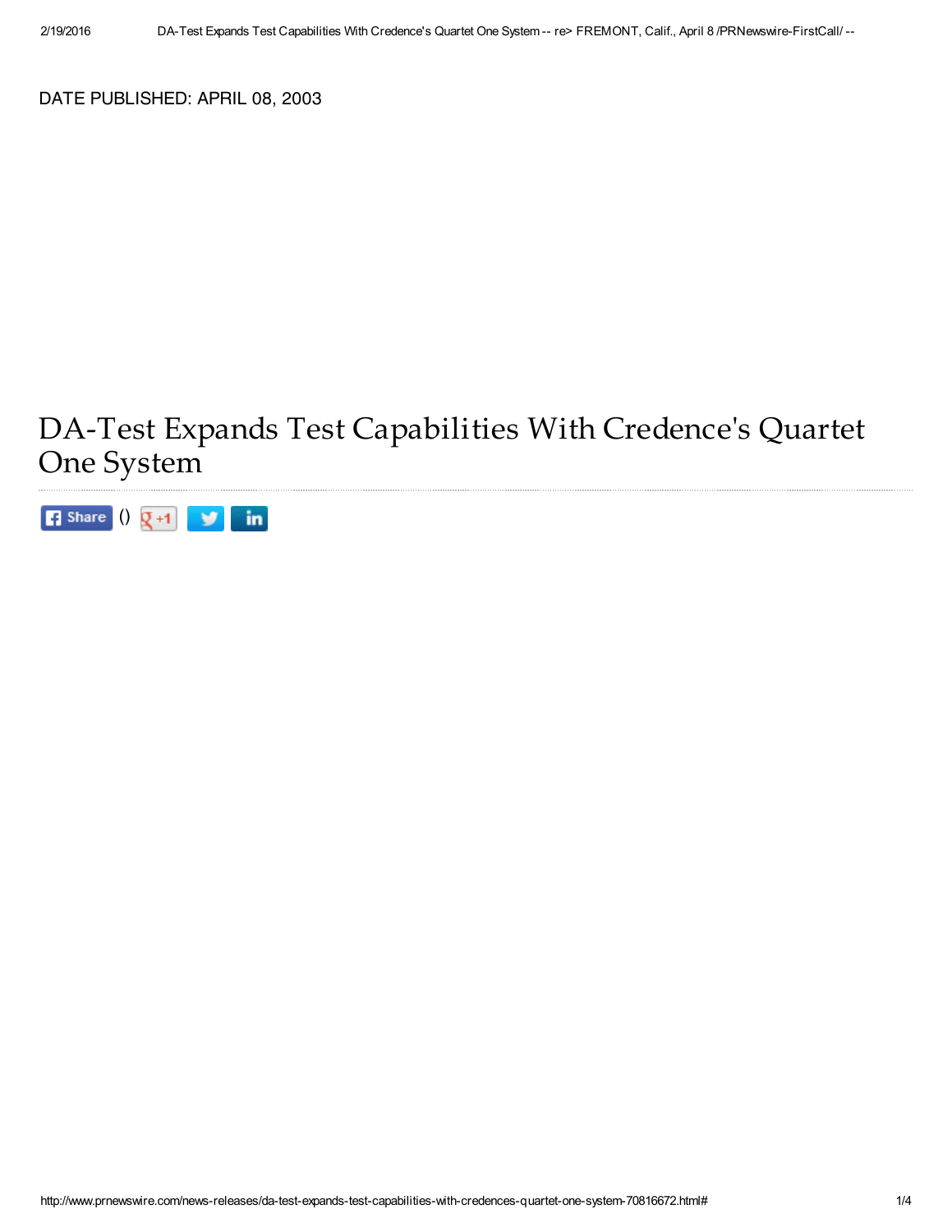## FREMONT, Calif., April 8 /PRNewswire-FirstCall/ --

Credence Systems Corporation (Nasdaq: CMOS), a leading provider of solutions from design-to-production test for the worldwide semiconductor industry, today announced that DA-Test Incorporated has selected the Quartet One(TM) system-on-chip (SoC) production test system for program development, characterization and production test. DA-Test, a full-service test development company based in Ontario, Canada, will utilize the Quartet One to expand its test capacity for a variety of high-volume devices, including consumer, communications and computer electronics.

DA-Test selected the Quartet One for the system's broad application coverage and performance capabilities to test a wide range of integrated circuits (ICs) at one of the industry's lowest cost-of-test. The Quartet One delivers a high level of accuracy and throughput, while its advanced software suite significantly reduces engineering time and enables devices to move efficiently across the design-to-production test flow.

"Ontario's fabless design community is growing rapidly and requires access to the industry's leading ATE equipment," said Sam Ho, president and CEO of DA-Test. "Credence's Quartet One is the accepted production test solution for high pin count and cost-sensitive digital devices, as evidenced by its large installed base at outsource test and assembly (OSAT) suppliers throughout the world. We believe that our customers will benefit from the ability to transfer high-volume production of their devices to any number of Quartet One systems, significantly reducing their time-to-test and shortening critical time-to-profit."

"Canada has recently emerged as a significant center for IC development," said Gary Smith, senior vice president of Credence's SoC Products Group. "DA-Test is a leader in addressing the need for local test equipment, support tools, and engineering and production resources. By partnering with DA-Test, Credence can offer our leading products and technologies to the growing number of fabless design companies in this area and help them to significantly enhance their design-to-test flow."

#### About the Quartet One

Quartet One is an industry-standard mixed-signal tester used by contract test houses and fabless semiconductor companies all over the world. Quartet One offers 100/200 MHz performance with +/- 175 psec EPA accuracy along with a comprehensive spectrum of analog instrument options. In addition, the Quartet One is upgradeable to 200 MHz/400 Mbps performance with +/- 150 ps. Other options include a high-speed data clock and a design-to-production test link using Credence's TestDeveloper(TM) software. These options help unify the digital subsystem with Credence's industry leading analog instruments into a single system to provide a definitive solution to high volume testing needs.

#### About DA-Test

Incorporated on January 17, 2002, DA-Test is the first full-service test house serving the fabless semiconductor community in the Ottawa, Canada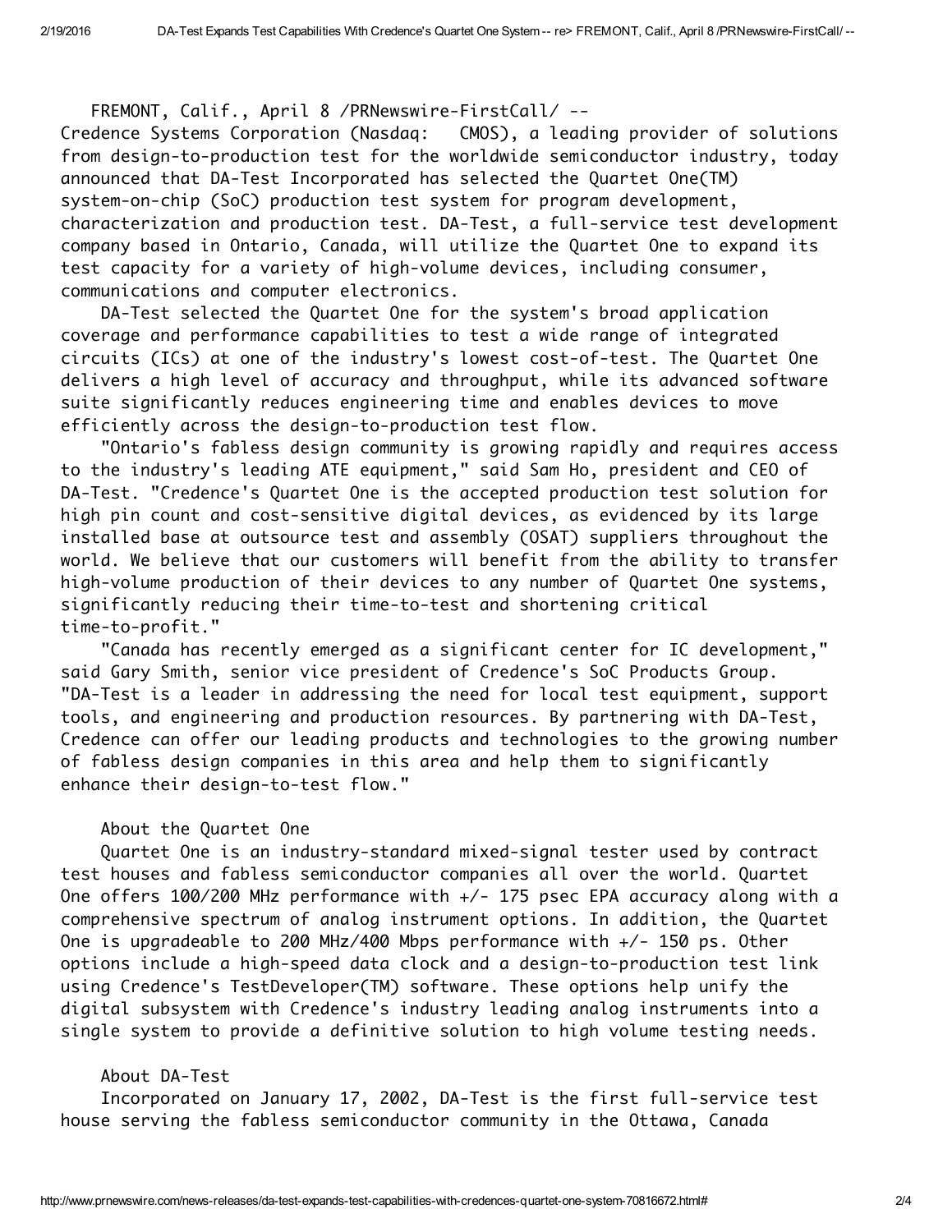region. We provide a full range of ATE related services including; test program development, data analysis and access to leading-edge ATE equipment and data analysis software. For more information, contact DA-Test at 613-592-2233, or visit www.da-test.com.

#### About Credence

Credence Systems Corporation is changing the future of semiconductor production by integrating test solutions throughout the design, validation and production processes. A leader in the manufacture of automatic test equipment (ATE) for the global semiconductor industry, Credence offers a wide range of systems for the test of analog, digital, non-volatile memory, mixed-signal, SoC, and wireless semiconductor devices typical in today's automobile, portable computing, consumer and communications products. Credence and its subsidiaries also provide test program development and debug software, engineering validation test solutions, and advanced photon probing technology that enable faster time-to-market with lower total cost-of-test. Headquartered in Fremont, California, the Company is an ISO 9001 certified manufacturer and maintains advanced production and design facilities in Hillsboro, Oregon. More information is available at http://www.credence.com .

### Forward-Looking Statements

This release may contain statements that are forward looking and involve known and unknown risks and uncertainties that may cause the Company's actual results in future periods to be materially different from the future performance suggested in this release. Such factors include, but are not limited to, cyclicality and downturns in the semiconductor industry, which the company is experiencing, rapid technological change in the ATE market, the Company's ability to successfully integrate acquisitions, economic and political instability in the Asia Pacific and Middle East regions, fluctuation in customer demand, timing and volume of orders and shipments, competition and pricing pressures, reliability and quality issues, the Company's ability to complete the development and commercialization of its new products, product mix, overhead absorption, continued dependence on "turns" orders to achieve revenue objectives, the timing of new technology, product introductions, intellectual property issues, the risk of early obsolescence and the Company's ability to control and reduce expenses (including the ability to identify and successfully institute additional cost-saving measures). Further, the Company operates in an industry sector where securities values are highly volatile and may be influenced by economic and other factors beyond the Company's control. Reference is made to the discussion of risk factors detailed in the Company's filings with the Securities and Exchange Commission, including its reports on Form 10-K and 10-Q. Any projections in this release are based on limited information currently available to the Company, which is subject to change. Although any such projections and the factors influencing them will likely change, the Company will not necessarily update the information, since the Company is only to provide guidance at certain points during the year. Actual events or results could differ materially and no reader of this release should